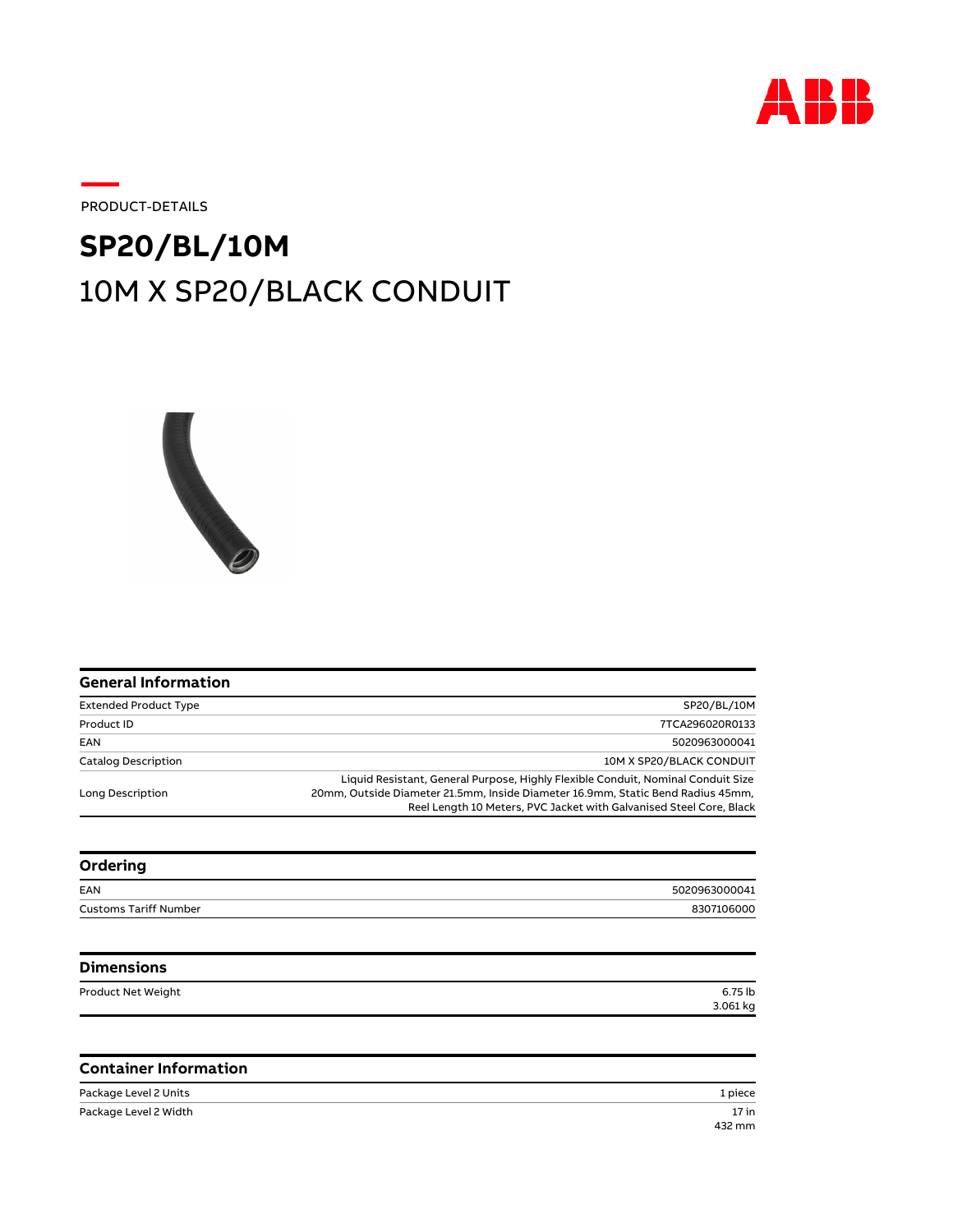| Package Level 2 Height  | $16$ in |
|-------------------------|---------|
|                         | 406 mm  |
| Package Level 2 Depth / | $16$ in |
| Length                  | 406 mm  |

## **Additional Information**

| Application                | Indoors / Outdoors - Light Industrial, General Purpose, Buildings |
|----------------------------|-------------------------------------------------------------------|
| Brand / Label              | Adaptaflex                                                        |
| Color                      | <b>Black</b>                                                      |
| Flexibility                | High                                                              |
| Inside Diameter            | 16.9 mm                                                           |
| Material                   | Galvanized Steel Core with PVC Jacket                             |
| <b>Nominal Size</b>        | $1/2$ in                                                          |
| <b>Number of Batteries</b> | $\Omega$                                                          |
| <b>Outside Diameter</b>    | 21.5 mm                                                           |
| <b>Product Name</b>        | <b>ADAPTAFLEX</b>                                                 |
| Product Type               | <b>High Flexibility Conduit</b>                                   |
| Radius                     | 45 mm                                                             |
| <b>UPC</b>                 | 786210259239                                                      |

| <b>Certificates and Declarations (Document Number)</b> |                                     |  |
|--------------------------------------------------------|-------------------------------------|--|
| Data Sheet, Technical<br>Information                   | SP20/BL/10M                         |  |
| Declaration of<br>Conformity - CE                      | 9AKK107492A9618                     |  |
| Instructions and<br>Manuals                            | SP20/BL/10M                         |  |
| <b>Classifications</b>                                 |                                     |  |
| ETIM <sub>6</sub>                                      | EC001179 - Protective metallic hose |  |
| ETIM <sub>7</sub>                                      | EC001179 - Protective metallic hose |  |
| <b>UNSPSC</b>                                          | 39131706                            |  |

WEEE Category Product Not in WEEE Scope IDEA Granular Category 5535 >> Electrical conduit Code (IGCC)

## **Categories**

Low Voltage Products and Systems  $\to$  Installation Products  $\to$  Cable Protection, Explosion Proof and Lighting  $\to$  Flexible Cable Protection Systems